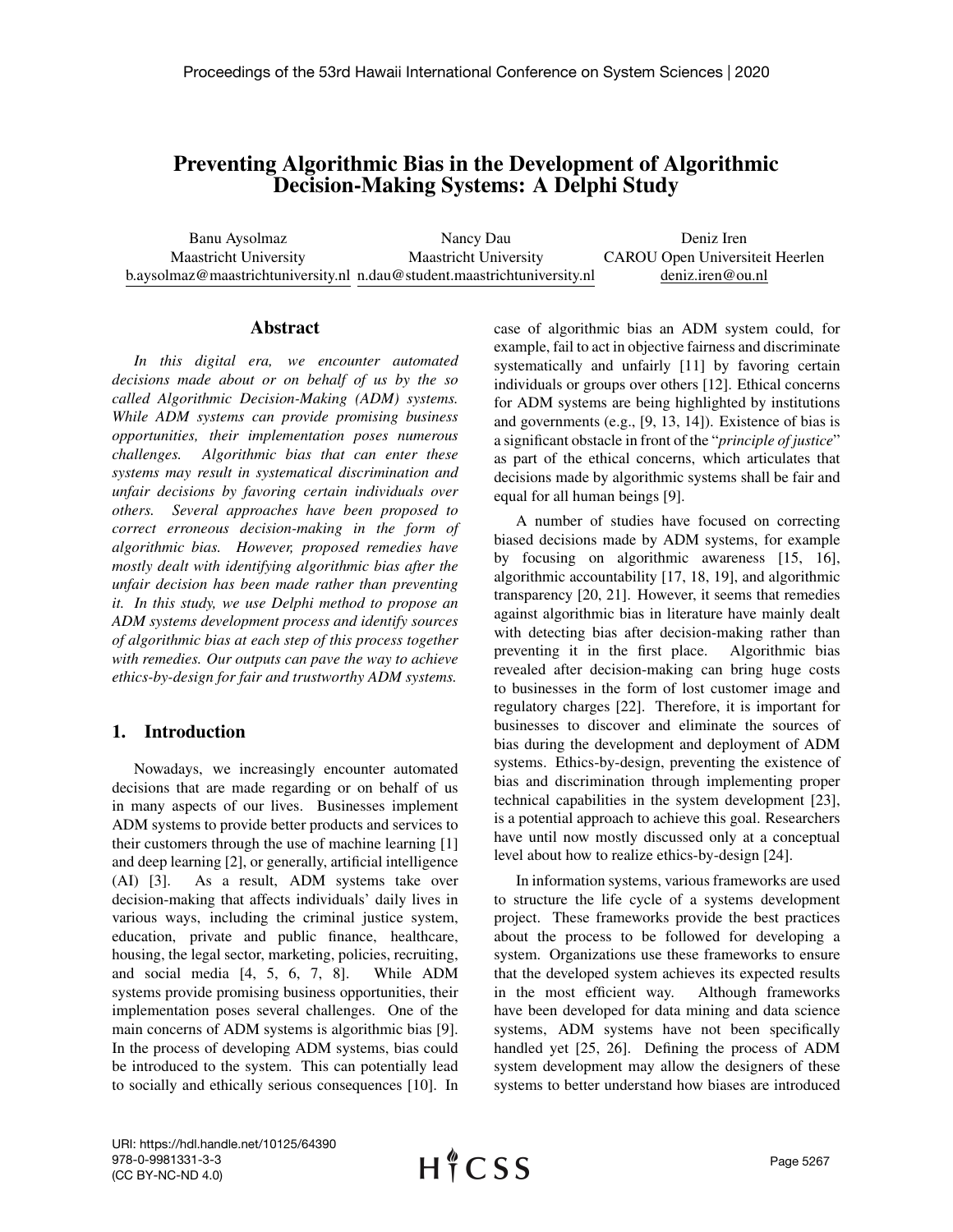in the development phase. Investigating the whole ADM system development from the earliest design phase is a way to achieve ethics-by-design and is a key to realizing trustworthy ADM systems [9]. Therefore, in this study we aim to define an ADM system development process and identify sources of algorithmic bias at each step of this process. To achieve this goal, we set up a Delphi study with nine experts who have expertise in ADM systems. We prepared an initial questionnaire using four relevant process frameworks, namely CRISP-DM, ASUM, DMLC, and TDSP. In three rounds, the experts developed an eight-step process for ADM system development and identified the sources of bias and related remedies in each of these steps. The outputs were finalized with interviews. The outputs of this study, ADM system development process and the sources and remedies of bias for each step of the process, can be used by businesses to eliminate algorithmic bias while ADM systems are developed and deployed.

# 2. Literature Review

### 2.1. Algorithmic bias

One of the ethical concerns about ADM systems is the existence of algorithmic bias among others such as privacy, anonymity, and misuse of data and model [10]. The use of algorithms should lead to fairer decisions since algorithms are objective and not inherently biased [3]. ADM systems should not discriminate people based on sensitive personal data including but not limited to any data that reveals a person's "racial or ethnic origin, political opinions, religious or philosophical beliefs, trade union membership, ..., genetic data, biometric data, ..., data concerning health or sex life or sexual orientation" [27]. Still, algorithmic bias exists. It can be defined as "discrimination that is systemic and unfair in favoring certain individual groups over others" [12]. Algorithmic bias leads to ADM systems to not act in objective fairness but to systematically and unfairly discriminate [11] because of the inherent nature of categorical data. The way ADM system developers collect, select, prepare, and use the data to train the algorithms can introduce bias into the ADM system even when there is no discrimination intention [5, 28, 29].

ADM systems are developed by following a certain process and bias can potentially enter the ADM system during each step of this process. Bias can be introduced due to various factors such as poorly selected and unrepresentative datasets, pre-existing bias inherent in ADM system coders, or technical limitations in the design. The European Commission [9] identifies the collection and selection of training data, which is used

to train the ADM system, as one of the ways for bias to enter the system. More generally, humans designing the ADM systems may be a salient reason of bias being introduced to these systems [9, 30]. An example is the COMPAS recidivism prediction software, which is used to predict the probability of a defendant in a criminal case to re-offend and help judges make sentencing decisions [31, 22]. The recidivism scores were found to be biased against African-Americans [32]. In the cases of Google [15] and LinkedIn [33, 34], high-paying job ads were more frequently shown to men than to women.

Incidents of algorithmic bias support the societal and ethical concerns for ADM systems. These concerns become apparent because decisions made through algorithms are consequential for us as they decide, for example, whether we get approved for a loan [31, 35, 22, 36, 16] or get accepted for a job [5, 37, 19]. The societal and ethical problem with algorithmic bias is that our sensitive personal data should not have any effect on how a decision is made and that biases of any kind should not influence decision-making. Nonetheless, because ADM systems are modeled by humans and are based on data provided by humans who are not free from bias and prone to error, ADM systems involuntarily inherit human biases and, thus, human influences are embedded in these systems [38, 30]. Since the goal of using ADM systems is to achieve objective, data-driven, and fair decision-making and decision-making by ADM systems have a growing impact on our lives, algorithmic bias has to be diminished if not entirely eliminated [9].

### 2.2. Remedies against algorithmic bias

As discussed in the above section, ADM systems can discriminate based on sensitive personal data. Removing such data, however, does not correct unfair ADM systems. To begin with, omitted variable bias tells us that excluding a variable is insufficient to avoid discrimination as any remaining variables that correlate with the excluded variable still contain information about the excluded variable [39]. Similarly, even when sensitive personal information is excluded from the data, algorithms may still discriminate based on this information due to the correlations existing in the overall data [5]. Current research found that to ensure that ADM systems do not discriminate, for instance with respect to race, information about race needs to be used when modeling the algorithms [19]. These finding are corroborated by [40] who not only argue that sensitive personal data are often needed to inspect whether algorithms discriminate but further add that when sensitive information is used responsibly, the discrimination can be made transparent.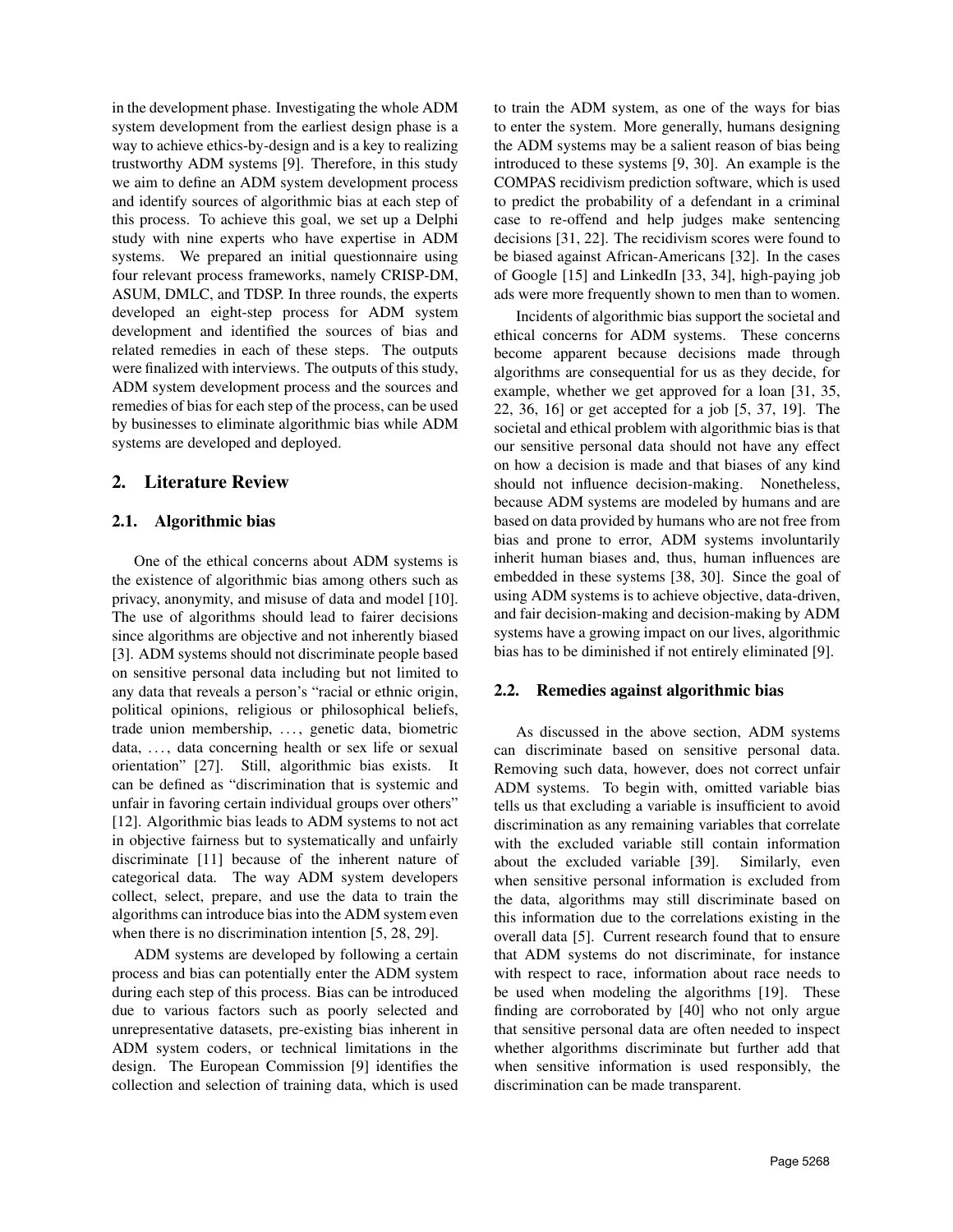Several approaches have been proposed to correct erroneous decision-making due to algorithmic bias. Table 1 provides an overview of research areas that consider managing algorithmic bias in ADM systems. Research in these areas address challenges inherent to ADM systems, such as algorithmic bias, through increasing awareness, accountability, transparency, and auditability of ADM systems. These studies have either an outsiders' perspective to deal with algorithmic challenges, or deal with algorithmic bias "after-the-fact". There is limited literature on overcoming bias or other ethical concerns as part of the ADM development process [10]. Eliminating algorithmic bias has been focus of non-academic entities as well. On the one hand, firms such as Facebook [47], Google [48], IBM [49, 50, 51], and Microsoft [52, 53] have launched tools aimed at detecting and examining AI bias [54]. On the other hand, the European Commission has worked on the "Ethics Guidelines for Trustworthy AI" [9]. According to the EU, one of the key points in designing AI is to incorporate the requirements of trustworthy AI early in the design phase [9]. Thus, there exists a need to systematically look into the ADM system development process with an "insider" perspective to understand possible sources of bias "ex-ante". In the next section, we describe our research to fulfill this need.

Table 1. Review of research areas on managing algorithmic hias

| was and when<br>Solution to algorithmic bias     |  |  |  |  |
|--------------------------------------------------|--|--|--|--|
|                                                  |  |  |  |  |
| - Enhance public awareness and knowledge         |  |  |  |  |
| about ADM systems to empower users [17, 28]      |  |  |  |  |
|                                                  |  |  |  |  |
| - Raise awareness to possible biases inherent in |  |  |  |  |
|                                                  |  |  |  |  |
| - Hold accountable not the system itself but its |  |  |  |  |
|                                                  |  |  |  |  |
| - Put in place mechanisms that compensate        |  |  |  |  |
| individuals who have fallen victim to erroneous  |  |  |  |  |
|                                                  |  |  |  |  |
| - Investigate black boxes through algorithmic    |  |  |  |  |
|                                                  |  |  |  |  |
|                                                  |  |  |  |  |
| - Make ADM systems more understandable and       |  |  |  |  |
|                                                  |  |  |  |  |
| Reduce algorithmic bias by detecting             |  |  |  |  |
| errors in input data which resulted in unfair    |  |  |  |  |
|                                                  |  |  |  |  |
| - Develop auditing methods for third parties     |  |  |  |  |
| to determine what algorithms are doing and       |  |  |  |  |
| whether or not algorithm providers are expected  |  |  |  |  |
|                                                  |  |  |  |  |
|                                                  |  |  |  |  |

# 3. Research Method

### 3.1. Delphi study

Delphi study is a method for structuring a group communication process. It is performed in multiple rounds of questionnaires moderated by a coordinator within the rounds [55]. Since experts do not directly face each other, bias is reduced that can exist when diverse groups of experts meet together. Studies in information systems have used Delphi study as a forecasting tool to make predictions about characteristics of future technologies [57] as well as to help with the introduction, selection, and application of new technologies [58]. Delphi study is most useful for achieving consensus in the areas characterized by uncertainty and lack of empirical evidence [56]. Therefore, using Delphi method in this study is suitable for us to elicit experts' tacit knowledge and generate new ideas on a complex and rapidly-changing domain.

### 3.2. Procedure for selecting experts

Two important aspects to panel selection are the qualifications of the experts and the panel size [60]. It is essential that experts are chosen based on their expertise and commitment to multiple rounds of questions. We identified potential panelists based on expertise and interest in the fields of ADM systems. Depending on the scope of the problem and available resources, the panel size may vary, which have started from around ten in previous studies [60]. To ensure randomness, we sent invitations to a large group of experts (50) identified via purposeful sampling of professionals that indicated experience about ADM or related concepts on their online profiles. These experts were selected from the organizations within professional network of the authors. Nine experts accepted the invitation. The panelists should constitute a heterogeneous group in terms of background [56] to reduce single-culture bias and provide diverse insights. The panelists in the study included four academics and five practitioners. The panelists of three different nationalities (Dutch, German, and Slovak) worked in seven different industries (information and technology services, education, automobile, telecommunications, logistics and supply chain, auditing) with diverse roles (professor, PhD candidate, data analyst, IT consultant). The experience years on ADM systems was 2.6 on average, varying between 0.5 to 11. When the experts accepted the invitation, we provided them with information about the purpose of the study, how much time it requires, what they need to provide, and what will be done with the information. Afterwards, the experts received the link to the first survey.

### 3.3. Questionnaire development

The purpose of the first survey was to initiate the process of generating ideas and to give the experts a starting point for their thoughts. The first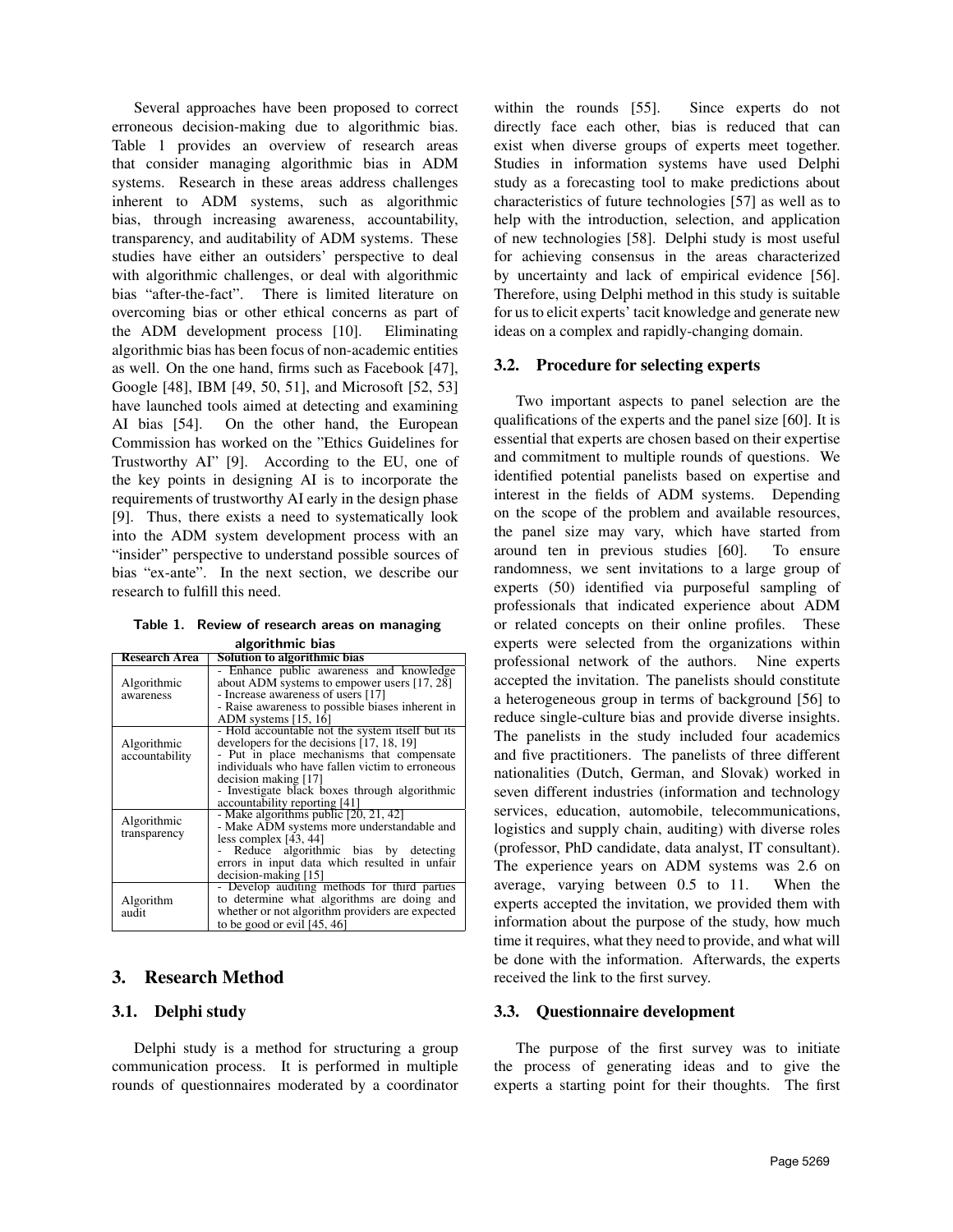survey serves to structure data collection to avoid the randomness and chaos of open-ended dialogs [56]. Using a process framework is imperative to explore how bias or other ethical considerations can emerge during system development [10]. However, there is no accepted framework yet for data science projects [25]. We identified four related process frameworks, as summarized in Table 2. These frameworks represent current standards in the fields related to ADM systems, such as Data Science and Data Mining and, hence, can be used as a starting point to develop an appropriate framework for ADM systems. Hence, we used these frameworks to prepare the first survey as described in the below sections.

Table 2. Chosen frameworks for the first survey in Delphi Study

| Deiphi Juuuy                                                                   |                                                                                                          |                                                                                                                                                                                                  |  |  |
|--------------------------------------------------------------------------------|----------------------------------------------------------------------------------------------------------|--------------------------------------------------------------------------------------------------------------------------------------------------------------------------------------------------|--|--|
| Framework                                                                      | <b>Description</b>                                                                                       | <b>Steps</b>                                                                                                                                                                                     |  |  |
| <b>CRISP-DM</b><br>(Cross-Industry)<br>Standard<br>Process for<br>Data Mining) | Process model<br>for carrying out<br>data mining<br>projects [61]                                        | 1. Business<br>Understanding<br>2. Data understanding<br>3. Data preparation<br>4. Modeling<br>5. Evaluation<br>6. Deployment                                                                    |  |  |
| ASUM<br>(Analytics)<br>Solutions<br>Unified<br>Method)                         | Extended<br>version of<br>CRISP-DM,<br>which<br>integrates agile<br>principles [62]                      | Project Management<br>accompanies all steps<br>1. Analyze<br>2. Design<br>3. Configure & Build<br>4. Deploy<br>5. Operate & Optimize                                                             |  |  |
| DMLC<br>(Data Mining<br>Life Cycle)                                            | Approach to<br>managing and<br>optimizing data<br>mining projects<br>[63]                                | 1. Business<br>Understanding<br>2. Data understanding<br>3. Objectives/Hypotheses<br>4. Select/Sample<br>5. Pre-Process<br>6. Transformation<br>7. Data mining<br>8. Evaluation<br>9. Deployment |  |  |
| <b>TDSP</b><br>(Team<br>Data<br>Science<br>Process)                            | Methodology<br>that provides a<br>lifecycle for the<br>development of<br>data science<br>projects $[64]$ | 1. Business<br>Understanding<br>2. Data Acquisition &<br>Understanding<br>3. Modeling<br>4. Deployment<br>5. Customer Acceptance                                                                 |  |  |

# 3.4. Data collection and analysis

The recommended number of rounds in a Delphi study is two or three, since more rounds may result in a slower convergence among expert opinions [58]. We designed the study in three rounds each lasting one week. During each round, experts filled out an online survey, as described in the sections below. The study was conducted between December 2018 and January 2019. Experts were given five days to fill in the survey. The following two days were used to qualitatively analyze and aggregate the responses, and design the next survey. The second and third surveys were designed based on prior survey responses and the member checks. Inputs from all experts were taken into consideration and all suggestions were included in the subsequent surveys even if just one expert made a suggestion. In each survey, experts were asked if they agreed with the changes that have been made. In case experts disagreed, they had the opportunity to voice that opinion in the survey. There was only one case, which is further described in the results, where ideas opposed. This issue was resolved during member checks. By showing experts each others' ideas and reasoning, they eventually settled on one idea. All questions were open-ended. This allowed for more qualitative comments to be made and increased the richness of the collected data [60]. Prior to sending out the link of the subsequent survey, we conducted member checks to reduce researcher bias [65]. In these checks, we clarified any ambiguities and verified our understanding of the comments with each expert. The design of each survey is desribed below.

First Survey: The objective was to make the experts develop a new ADM system development process. To do that, experts were introduced the four chosen frameworks and asked to evaluate which steps of these frameworks they deem relevant for ADM systems, and explain their choice. Then, they were required to describe their own process for ADM system development. After analyzing all responses, we aggregated the results and drafted the first version of the ADM system development process.

Second Survey: To expand and finalize the process, the experts were presented with a first draft of the process. They were instructed to indicate whether they find the process complete. If they did not, the experts were asked to explain which steps should be changed. Next to that, the experts were asked to describe how biases could potentially enter ADM systems for each step separately.

Third Survey: To finalize the process, the experts were shown the second draft of the process and were asked whether they agree with the process's steps and feedback loops. If they disagreed, they were asked to explain what should be changed and why. Additionally, the experts were provided with the list of biases that could enter ADM systems during the process, which was prepared based on responses to the second survey. For each step separately, the experts were instructed to indicate whether they agree with the list of biases, and if not, what biases they find redundant or missing from the list. Afterwards, the experts were asked how these biases could be best reduced or eliminated.

Interviews: We interviewed two experts to discuss the final version of the process, the list of potential biases and their remedies.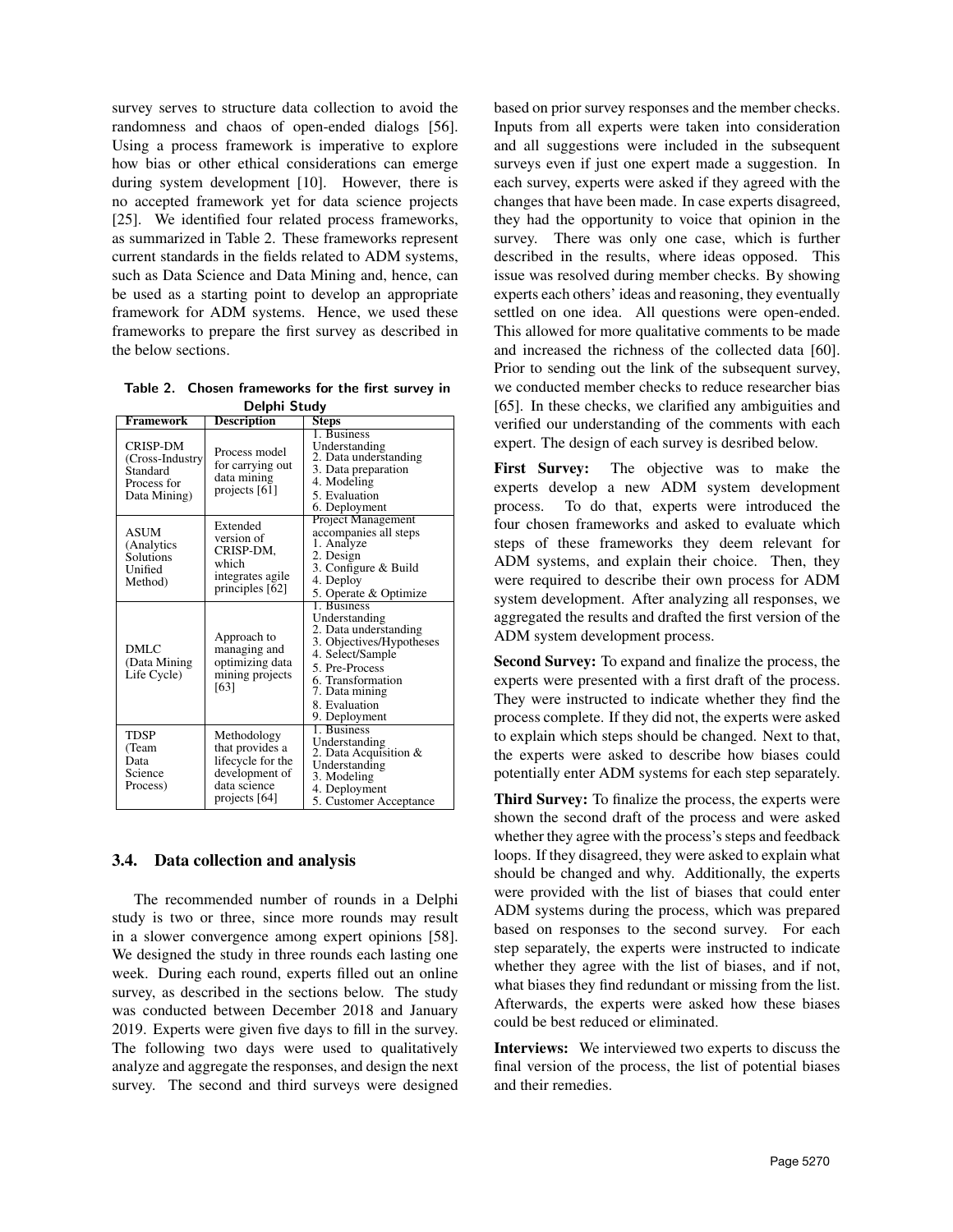# 4. Results

We collected the responses through Qualtrics survey tool. For each round, we downloaded the responses, edited, and analyzed through coding. After analyzing the previous survey's responses, these responses were used as the basis for the subsequent survey.

# 4.1. Intermediate Results

We first describe how the ADM process evolved in three stages below.

First Survey: To design their own ADM process, the experts referred to the four frameworks. With qualitative content analysis we searched for, sorted, and categorized key steps and related tasks mentioned by the experts Similar responses were combined and overlapping ones were removed. Overall, experts found parts or all of the four frameworks relevant for ADM systems. Three out of nine experts stated that their own process would look similar to the CRISP-DM, two said the same for the TDSP, and one for the DMLC. Moreover, one expert identified the overall project management and another one the involvement of the end user as important for ADM systems. Based on these responses, we drafted the first version of the ADM System Development Process. This version consisted of the following steps taken from the indicated framework:

(1) Project Management (ASUM), (2) Business Understanding (CRISP-DM), (3) Data Acquisition (TDSP), (4) Data Understanding (TDSP), (5) Data Preparation (CRISP-DM), (6) Modeling (CRISP-DM), (7) Evaluation (CRISP-DM), (8) Deployment (CRISP-DM).

Second Survey: While two experts thought that the process was complete, others made suggestions to adjust it. First, data selection was suggested to be a phase together with data acquisition. This emphasizes the importance of selecting the right data to analyze, i.e., thinking about data needs before further data is acquired for the development of the system. Second, a feedback loops between data selection & acquisition, data understanding and data preparation were added to emphasize the iterative structure of these steps. Third, evaluation and testing were divided into two separate steps to accentuate their different purposes and tasks performed accordingly. Fourth, a feedback loop between evaluation and data selection & acquisition was added to highlight the dependency between these two steps. Fifth, a feedback loop between deployment and testing was added to introduce an agile way of working. Sixth, customer involvement was included as a task of project management.

Third Survey: A consensus level of 50% has been aimed for [66] and was achieved during this round. There was an improved degree of agreement compared to the previous round. In the last survey, six experts thought that the process was complete while three indicated that it needed adjustments. During the member checks, we discussed the responses as well as the reasoning behind these suggestions. Based on the responses, following changes were made to the framework. First, a feedback loop between modeling and business understanding was added. This aimed to emphasize the trade-off between time invested in the project and optimality of the ADM system. According to the pareto rule, 80% of the obtainable results should be achieved with 20% of the time. If the customer desires more optimality, additional time and money is needed. Second, the feedback loop from evaluation to data selection & data acquisition was redirected to business understanding. In the previous round, it was questioned whether one would go all the way back to business understanding if something went wrong during evaluation. However, at this round, it was argued that it makes sense to go back to business understanding to make sure that the business objective was correctly understood or to discuss the feasibility of the objective with the customer. This issue was resolved during the member check. As a result, the feedback loop from evaluation to business understanding was re-established. Third, the feedback loop from deployment to testing was deleted because once the ADM system is already deployed, data analysts would not go back to the testing phase to perform simulations of the real world.

Interviews: During the two interviews we presented the experts with the raw list of biases to double check their analysis with ours. In both times, the experts decided to delete most of the same biases as we did. The experts' opinions have been taken into consideration and confirmed with other experts.

# 4.2. ADM System Development Process

At the end of three rounds, ADM system development process depicted in Figure 1 was developed. It describes the general process of how ADM systems are developed, including steps, related tasks, and loops and reworks among the steps. It also serves as a blueprint for conducting an ADM system project. Since there are various types of ADM systems, the framework is flexible and needs to be customized to these systems' differing purposes. Eight steps have been identified as critical and necessary to build a comprehensive ADM system, each composed of several tasks. The arrows and feedback loops represent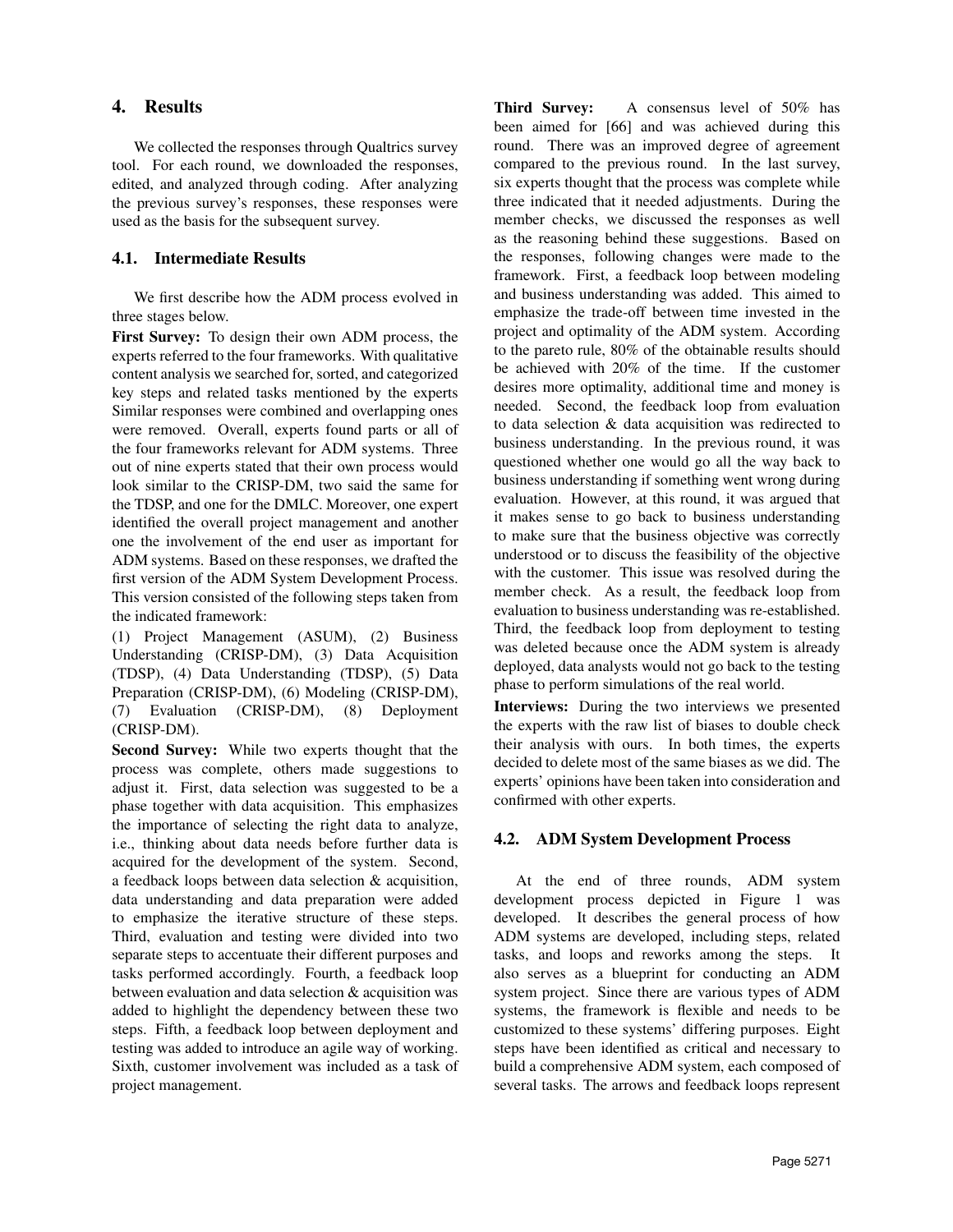important and frequent relationships between steps. The outer circle symbolizes the cyclic nature of the whole process. The process starts anew once an ADM system is deployed. Lessons learned can lead to a new, and possibly better business understanding so that new projects can benefit from previous ones. While not a step itself, project management is an important component overarching the whole process.

### 4.3. List of Algorithmic Biases

Using a qualitative approach of coding, we searched the list of potential biases provided by the experts for common thematic elements, grouped them into categories, reassigned biases to more suitable steps, and deleted responses. Then, we assigned the remedies to related biases as described by the experts. These biases and remedies, as shown in Table 3, are organized by steps and common themes which were identified earlier in the coding process.

Biases were found to potentially enter the ADM system during all steps. Table 3 shows that the greatest potential for bias to enter the system is during the phases of business understanding, data selection & acquisition, data understanding, and data preparation. More specifically, we identified the following common themes in biases based on our coding:

- Miscommunication and countercheck.
- Lack of business/technical expertise, miscommunication, and business objective,
- Reason behind gathering data, data collection, data characteristics, data analysis, and time,
- Problem-solving,
- Testing environment,
- Results, and
- Biased project members and maintenance.

### 5. Discussion and Conclusion

This study aimed to define an ADM system development process and identify the biases that can be introduced to ADM systems during this process together with relevant remedies. Through the outcomes of this study, we aim to enable organizations developing ADM systems to eliminate or decrease algorithmic bias in ADM systems during their development. This constitutes a step through achieving ethics-by-design in ADM systems, which is crucial to achieve fair and trustworthy ADM systems [9].

The resulting ADM system development process not only supports the notion that the way ADM system developers collect, select, prepare, and use the data to train the algorithms can introduce bias into the ADM system [5, 28, 29] but also expands it by introducing other ways of bias entering ADM systems. Our findings suggest that biases can possibly enter ADM systems at any step. However, most critical issues emerge in the initial steps, namely business understanding, data selection & acquisition, data understanding, and data preparation. The further the progress of the project, the less potential there is for bias to enter the system. Since the business understanding step represents the starting point of the whole process, it is critical to identify how biases can be introduced to the ADM system early onwards. Selecting and acquiring data, then understanding that data before preparing it for modeling is an iterative process within the ADM system development process. Biases that can enter the system during these three steps have mutual themes, such as the input of data in these steps, that cut across these steps. Thus, the most common causes of algorithmic bias relate to a faulty business understanding and biased data. The latter supports the assertion that the collection and selection of training data are predominant ways for bias to enter the system [28]. Consequently, algorithmic bias can be substantially reduced during the first four steps. Nonetheless, miscommunication and failure to counter-check by supervisors and other team members facilitate bias to enter during any step since project management oversees all steps. Another finding is that the risk of algorithmic bias is found equally high across all steps but further biases relating to the modeling, testing, evaluation, and deployment steps have not been encountered yet or have not been mentioned in this study. Furthermore, this study corroborates the findings by [19] and [40] since the proposed process does not suggest excluding sensitive personal information.

### 5.1. Implications

From a research perspective, this work complements existing methods for tackling the issue of algorithmic bias. Previous studies have examined this issue through increasing awareness, accountability, transparency, and auditability of ADM systems. However, challenges with ADM systems, such as the lack of transparency [45], make it difficult for outsiders to investigate ADM systems [21]. Therefore, this paper suggests that ADM system developers and deployers themselves can reduce algorithmic bias, rather than using tools to detect and examine bias [54]. The outcomes of this study can give ADM system developers and deployers the opportunity to prevent algorithmic bias from occurring altogether by eliminating bias by design.

From a practical perspective, eliminating bias is especially important for businesses who may have already experienced incidents of algorithmic bias that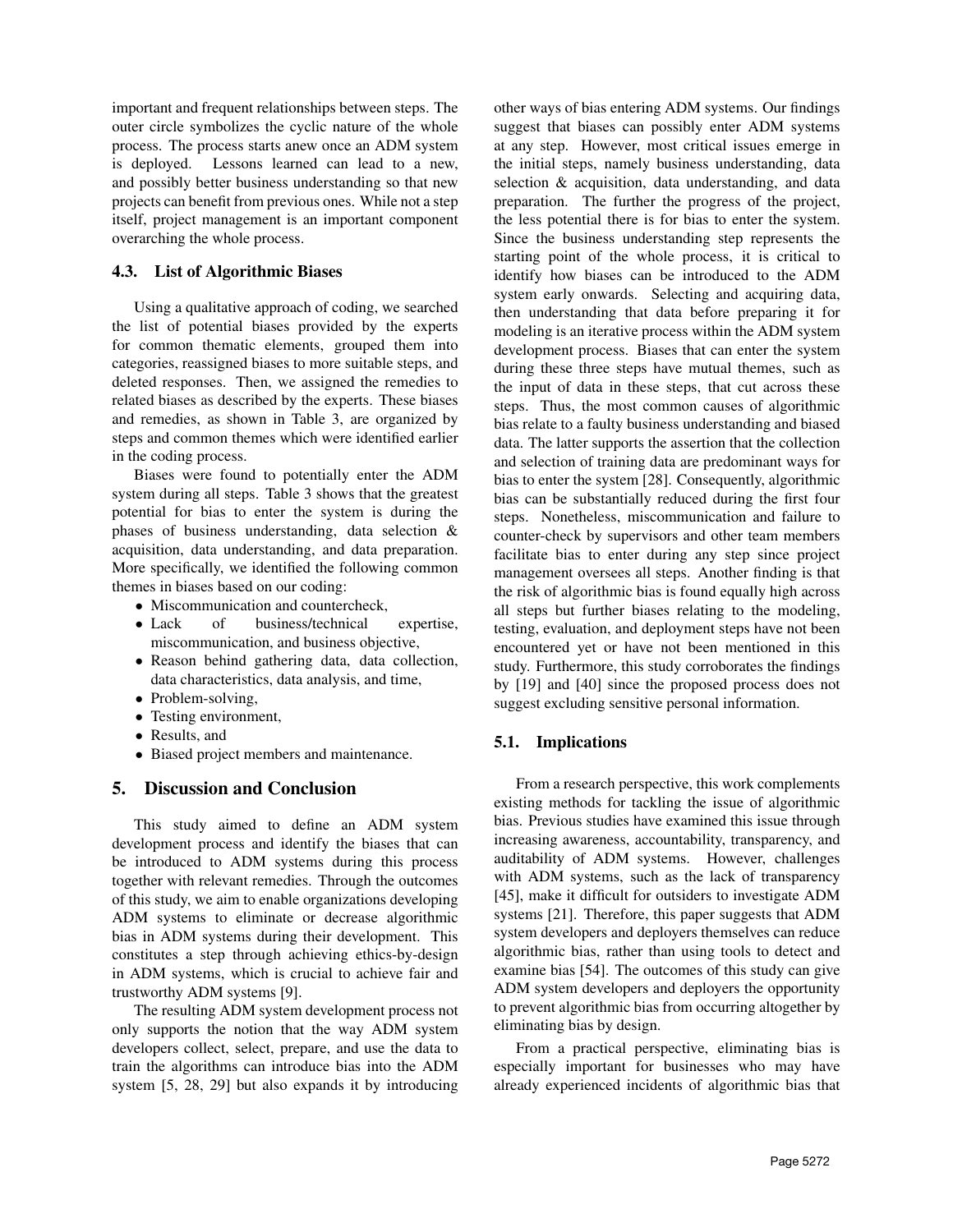

Figure 1. Final ADM system development process

may result in severe or unintentional consequences of decision-making. In such cases, algorithmic bias could lead to societal and ethical problems when, for example, ADM systems discriminate against people of color [31] or against women [32, 15, 11]. Likewise, the presence of algorithmic bias could lead to missing the goal of deploying ADM systems in business operations in the first place. If the ultimate goal of using an ADM system is objective, data-driven, and fair decision-making, algorithmic bias must be prevented. By consulting the process and bias list of this study, IT managers can gain insights into when biases are most likely to enter the system and which remedies could help eliminate them. Businesses should take advantage of the process's flexibility by customizing it to their specific ADM system. Other potential benefits for practitioners include improved quality in project management, a way of benchmarking methodologies and the overall adoption of ADM systems, and increased understanding for ADM systems and their pitfalls.

#### 5.2. Limitations and Future Directions

The first limitation relates to the research methodology. While there are numerous reasons to choose the Delphi study, weaknesses of this

methodology include the lack of clarity regarding the means by which consensus may be defined and the resultant differing interpretations [60]. The methodology has also been criticized for forcing consensus and not allowing panelists to discuss issues [67]. Another limitation relates to the research design. Open questions in the surveys allowed us to collect in-depth insights from the experts. This required experts to spend significant time, which may decrease the motivation and quality of the outputs. For this, we used tools to guide experts' thought process, such as presenting related frameworks. Since a common discussion environment among all experts has not been established, such as in a focus group study, the results of the study may be subject to researcher bias. To eliminate this bias, we conducted member checks to verify our understanding with the experts. Additionally, the number of experts may have limited the identified sources of algorithmic bias or remedies. The inclusion of other experts, for example those that work on mission-critical applications, may have resulted in other ideas, such as redundant system development by multiple teams as a potential remedy.

This paper represents a starting point for researchers to look deeper into how ADM system developers and deployers themselves can eliminate algorithmic bias.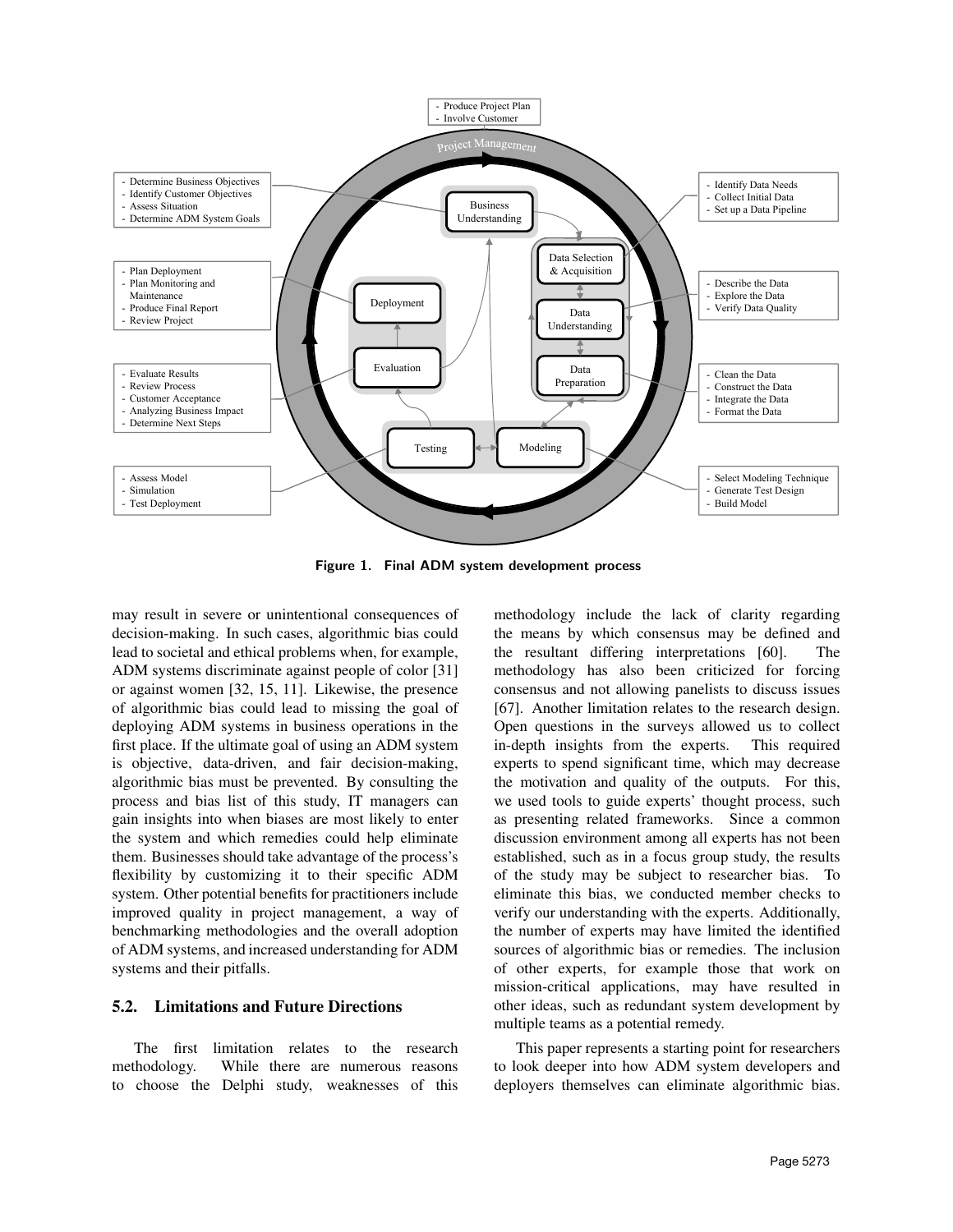Since there are various types of ADM systems, this study can be replicated for specific ADM systems to cater to their distinct characteristics and purposes. The development of an ADM system development process is an important contribution of this study, since lack of a defined process has been found as an important challenge for the success of big data projects [25]. It should be noted that this process was developed with a focus on algorithmic bias. This process can be used as a baseline and extended to consider the introduction of other ethical concerns in the development process, such as privacy, data accuracy, and data misuse [10]. The applicability of the process and listed biases should also be evaluated in a real-life context. Other potential research areas are about the investigation of sources of bias beyond the development of a single system. Even for an ADM system that seems to be robust to bias at deployment, new risks can be introduced during the use and maintenance of that system, e.g., through additional training data. Furthermore, the interaction of multiple ADM systems in a decision chain may uncover unexpected biases that are not apparent for a single system.

#### 6. References

#### References

- [1] P. Adler, C. Falk, S. A. Friedler, T. Nix, G. Rybeck, C. Scheidegger, B. Smith, and S. Venkatasubramanian, "Auditing black-box models for indirect influence, *Knowledge and Information Systems*, vol. 54, no. 1, pp. 95–122, 2018.
- [2] B. Goodman and S. Flaxman, "European union regulations on algorithmic decision-making and a "right to explanation"," *AI Magazine*, vol. 38, no. 3, pp. 50–57, 2017.
- [3] Royal Academy of Engineering, "Algorithms in decision-making," tech. rep., 2017.
- [4] S. Barocas, S. Hood, and M. Ziewitz, "Governing Algorithms: A Provocation Piece." 2013.
- [5] F. Bonchi, C. Castillo, and S. Hajian, "Algorithmic bias: from discrimination discovery to fairness-aware data mining," pp. 1–7, 2016.
- [6] Federal Trade Commission, "Big Data A Tool for Inclusion or Exclusion." 2016.
- [7] K. Hannah-Moffat, "Algorithmic risk governance: Big data analytics, race and information activism in criminal justice debates," *Theoretical Criminology*, pp. 1–18, 2018.
- [8] Science and Technology Committee, "Algorithms in decision-making." 2018.
- [9] European Comission, "Draft Ethics Guidelines for Trustworthy AI," Tech. Rep. December, 2018.
- [10] J. S. Saltz and N. Dewar, "Data science ethical considerations: a systematic literature review and proposed project framework," *Ethics and Information Technology*, vol. 21, no. 3, pp. 197–208, 2019.
- [11] M. Sears, "AI Bias And The 'People Factor' In AI Development," 2018.
- [12] A. Springer, J. Garcia-Gathright, and H. Cramer, "Assessing and Addressing Algorithmic Bias — But Before We Get There." 2018.
- [13] The IEEE Global Initiative on Ethics of Autonomous and Intelligent Systems, "Ethically Aligned Design: A Vision for Prioritizing Human Well-being with Autonomous and Intelligent Systems," tech. rep., 2019.
- [14] Y. Bengio, "The Montréal Declaration: Why we must develop AI responsibly," 2018.
- [15] A. Datta, M. C. Tschantz, and A. Datta, "Automated Experiments on Ad Privacy Settings," *Proceedings on Privacy Enhancing Technologies*, vol. 2015, no. 1, pp. 92–112, 2015.
- [16] L. Sweeney, "Discrimination in Online Ad Delivery." 2013.
- [17] C. of experts on internet intermediaries, "Algorithms and Human Rights Study on the human rights dimensions of automated data processing techniques and possible regulatory implications." 2018.
- [18] M. Rouse, "What is algorithmic accountability?," 2017.
- [19] I. Zliobaite and B. Custers, "Using sensitive personal data may be necessary for avoiding discrimination in data-driven decision models," *Artificial Intelligence and Law*, vol. 24, no. 2, pp. 183–201, 2016.
- [20] N. Diakopoulos and M. Koliska, "Algorithmic Transparency in the News Media," *Digital Journalism*, vol. 5, no. 7, pp. 809–828, 2017.
- [21] R. Kitchin, "Thinking critically about and researching algorithms," 2016.
- [22] S. Newell and M. Marabelli, "Strategic opportunities (and challenges) of algorithmic decision-making: A call for action on the long-term societal effects of 'datification'," *Journal of Strategic Information Systems*, vol. 24, no. 1, pp. 3–14, 2015.
- [23] V. Dignum, "Ethics in artificial intelligence: introduction to the special issue," *Ethics and Information Technology*, vol. 20, pp. 1–3, mar 2018.
- [24] V. Bonnemains, C. Saurel, and C. Tessier, "Embedded ethics: some technical and ethical challenges," *Ethics and Information Technology*, vol. 20, no. 1, pp. 41–58, 2018.
- [25] J. Saltz, N. Hotz, D. Wild, and K. Stirling, "Exploring project management methodologies used within data science teams," in *Americas Conference on Information Systems 2018: Digital Disruption, AMCIS 2018*, pp. 1–5, 2018.
- [26] J. S. Saltz and I. Shamshurin, "Big data team process methodologies: A literature review and the identification of key factors for a project's success," in *2016 IEEE International Conference on Big Data (Big Data)*, pp. 2872–2879, dec 2016.
- [27] Parliament and Council of the European Union, "Regulation (EU) 2016/679 of the European Parliament and of the Council ," *Official Journal of the European Union*, vol. L119, pp. 1–88, 2016.
- [28] European Commission, "Algorithmic Awareness-Building," 2018.
- [29] E. James, "Practical Steps to Addressing Algorithmic Bias," 2018.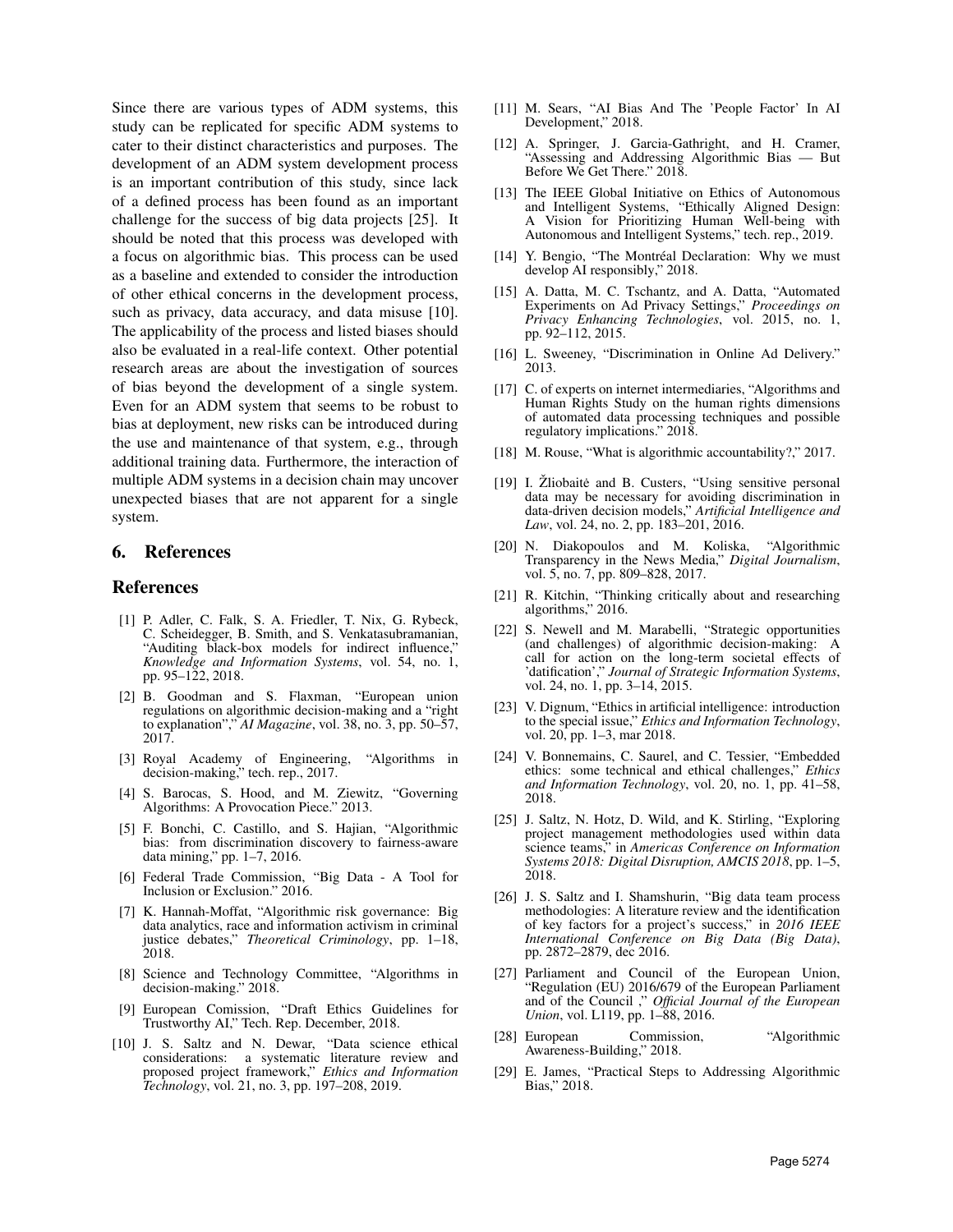- [30] D. Boyd and K. Crawford, "Critical questions for big data: Provocations for a cultural, technological, and scholarly phenomenon," *Information Communication and Society*, vol. 15, no. 5, pp. 662–679, 2012.
- [31] P. Adler, . C. Falk, S. A. Friedler, . T. Nix, G. Rybeck, C. Scheidegger, ·. B. Smith, and ·. Suresh Venkatasubramanian, "Auditing black-box models for indirect influence," *Knowledge and Information Systems*, vol. 54, pp. 95–122, 2018.
- [32] J. Angwin, J. Larson, S. Mattu, and L. Kirchner, "Machine Bias," 2016.
- [33] M. Day, "How LinkedIn's search engine may reflect a gender bias," aug 2016.
- [34] H. Reese, "Bias in machine learning, and how to stop it," nov 2016.
- [35] S. Hajian, *Simultaneous Discrimination Prevention and Privacy Protection in Data Publishing and Mining*. Phd, Universitat Rovira i Virgili, 2013.
- [36] T. Speicher, H. Heidari, N. Grgic-Hlaca, K. P. Gummadi, A. Singla, A. Weller, and M. B. Zafar, "A Unified Approach to Quantifying Algorithmic Unfairness: Measuring Individual & Group Unfairness via Inequality Indices," in *Proceedings of the 24th ACM SIGKDD KDD '18*, vol. 10, pp. 2239–2248, ACM, 2018.
- [37] F. Kamiran, F. Kamiran, and I. Žliobait, "Quantifying explainable discrimination and removing illegal discrimination in automated decision making," *Knowl Inf Syst*, vol. 35, pp. 613–644, 2013.
- [38] K. Kirkpatrick, "Battling algorithmic bias," *Communications of the ACM*, vol. 59, no. 10, pp. 16–17, 2016.
- [39] K. A. Clarke, "The Phantom Menace: Omitted Variable Bias in Econometric Research," *Conflict Management and Peace Science*, vol. 22, pp. 341–352, 2005.
- [40] B. A. Williams, C. F. Brooks, and Y. Shmargad, "How Algorithms Discriminate Based on Data they Lack: Challenges, Solutions, and Policy," *Source Journal of Information Policy Journal of Information Policy*, vol. 8, no. 8, pp. 78–115, 2018.
- [41] N. Diakopoulos, "Algorithmic accountability reporting: On the investigation of black boxes," *A Tow/Knight Brief*, pp. 1–33, 2014.
- [42] S. Vijayakumar, "Algorithmic Decision-Making," *Harvard Political Review*, jun 2017.
- [43] B. Berendt and S. Preibusch, "Better decision support through exploratory discrimination-aware data mining: foundations and empirical evidence," *Artif Intell Law*, vol. 22, pp. 175–209, 2014.
- [44] B. Lepri, N. Oliver, E. Letouzé, A. Pentland, and P. Vinck, "Fair, transparent, and accountable algorithmic decision-making processes," *Philosophy & Technology*, vol. 31, no. 4, pp. 611–627, 2018.
- [45] C. Sandvig and K. Hamilton, "An Algorithm Audit." 2014.
- [46] C. Sandvig, K. Hamilton, K. Karahalios, and C. Langbort, "Auditing Algorithms : Research Methods for Detecting Discrimination on Internet Platforms," *Communications of the ACM*, vol. 93, no. 1, pp. 1–23, 2014.
- [47] D. Gershgorn, "Facebook says it has a tool to detect bias in its artificial intelligence," may 2018.
- [48] J. Wexler, "The What-If Tool: Code-Free Probing of Machine Learning Models," 2018.
- [49] IBM, "AI and bias IBM Research," 2018.
- [50] Z. Kleinman, "IBM launches tool aimed at detecting AI bias," sep 2018.
- [51] K. Varshney, "Introducing AI Fairness 360." 2018.
- [52] W. Knight, "Microsoft is creating an oracle for catching biased AI algorithms," *MIT Technology Review*, p. 25, may 2018.
- [53] Robitzski, "Microsoft Announces Tool To Catch Biased AI Because We Keep Making Biased AI," 2018.
- [54] P. Teich, "Artificial Intelligence Can Reinforce Bias, Cloud Giants Announce Tools For AI Fairness," *Forbes*, p. 24, sep 2018.
- [55] V. Mahajan, H. A. Linstone, and M. Turoff, "The Delphi Method: Techniques and Applications," *Journal of Marketing Research*, vol. 13, no. 3, p. 317, 1976.
- [56] A. L. Delbecq, A. H. Van de Ven, and D. H. Gustafson, *Group techniques for program planning : a guide to nominal group and Delphi processes*. Glenview: Scott, Foresman and Company, 1975.
- [57] R. El-Gazzar, E. Hustad, and D. H. Olsen, "The Journal of Systems and Software Understanding cloud computing adoption issues: A Delphi study approach," *The Journal of Systems and Software*, vol. 118, pp. 64–84, 2016.
- [58] D. Gallego and S. Bueno, "Exploring the application of the Delphi method as a forecasting tool in Information Systems and Technologies research," *Technology Analysis and Strategic Management*, vol. 26, no. 9, pp. 987–999, 2014.
- [59] M. Patton, "Qualitative evaluation and research methods." 1990.
- [60] C. Powell, "The delphi technique: myths and realities," *Journal of Advanced Nursing*, vol. 41, no. 4, pp. 376–382, 2003.
- [61] C. Shearer, "The CRISP-DM Model: The New Blueprint for Data Mining," *Journal of Data Warehousing*, vol. 5, no. 4, pp. 13–22, 2000.
- [62] IBM, "Analytics Solutions Unified Method Implementations with Agile principles." 2016.
- [63] M. Hofmann and B. Tierney, "Development of an Enhanced Generic Data Mining Life Cycle (DMLC)," *The ITB Journal*, vol. 10, no. 1, pp. 50–71, 2009.
- [64] G. Ericson, W. A. Rohm, J. Martens, C. Casey, B. Harvey, S. Gilley, and K. J. Poulton, "What is the Team Data Science Process?," 2017.
- [65] K. K. Franklin and J. K. Hart, "Idea generation and exploration: Benefits and limitations of the policy delphi research method," *Innovative Higher Education*, vol. 31, no. 4, pp. 237–246, 2007.
- [66] R. Schmidt, K. Lyytinen, M. Keil, and P. Cule, "Identifying Software Project Risks: An International Delphi Study," *Journal of Management Information Systems*, vol. 17, no. 4, pp. 5–36, 2001.
- [67] S. Keeney, F. Hasson, and H. P. Mckenna, "A critical review of the Delphi technique as a research methodology for nursing," *International Journal of Nursing Studies*, vol. 83, pp. 195–200, 2001.